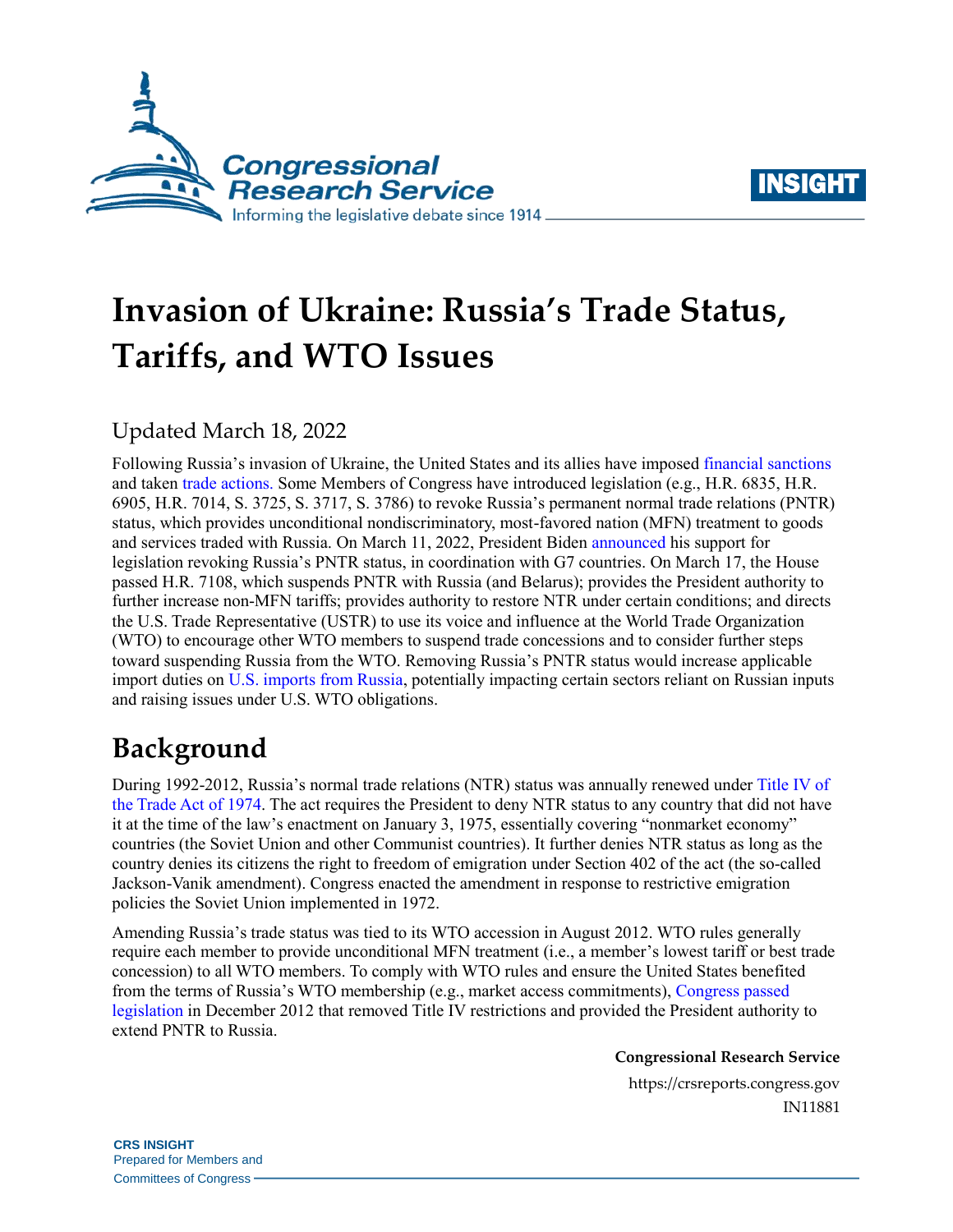Proposed legislation to remove Russia's PNTR status would reapply Title IV restrictions and procedures to Russia for purposes of reinstating NTR. Other bills would add [new conditions](https://www.congress.gov/bill/117th-congress/senate-bill/3725/text) that Russia would be required to meet before regaining such status.

# **Impact on Imports from Removing PNTR**

If PNTR were revoked, applicable duty rates on U.S. imports from Russia would be rates set under column 2 of the U.S. [Harmonized Tariff Schedule \(HTS\),](https://hts.usitc.gov/current) unless otherwise specified by law. The President may adjust tariff rates under other authorities. Column 2 duty rates are generally higher than column 1 rates, which apply to countries with NTR. Pertinent for Russian trade, non-MFN rates for raw materials are [usually low.](https://www.progressivepolicy.org/blogs/trade-fact-of-the-week-americas-non-mfn-tariffs-on-natural-resources-are-usually-low/)

Although U.S. imports from Russia account for a relatively small share of U.S. imports (around 1% in 2021 based on U.S. trade data), some commodities are important to specific U.S. industries. For example, in 2021, [certain titanium](https://hts.usitc.gov/?query=81089060) products (used by the aerospace industry) accounted for roughly 53% of total U.S. imports of similar products. Without PNTR, the duty rate for these products would increase from 15% to 45%. Based on the 2021 dutiable value of those products, U.S. importers would pay an additional \$32.4 million in duties. Duty rates for most petroleum oil, a major Russian export (over 50% of U.S. imports from Russia), would double (**[Table 1](#page-1-0)**). On March 8, 2022, the Biden Administration [announced](https://www.whitehouse.gov/briefing-room/statements-releases/2022/03/08/fact-sheet-united-states-bans-imports-of-russian-oil-liquefied-natural-gas-and-coal/) a ban on imports of Russian crude oil and certain petroleum products, liquefied natural gas, and coal to the United States. The Administration subsequently [announced](https://www.whitehouse.gov/briefing-room/statements-releases/2022/03/11/fact-sheet-united-states-european-union-and-g7-to-announce-further-economic-costs-on-russia/) import bans on other key goods, including seafood, spirits/vodka, and non-industrial diamonds. Additionally, Russia announced an export ban of [over 200 products,](https://www.bloomberg.com/news/articles/2022-03-10/russia-bans-export-of-200-products-after-suffering-sanctions-hit) including medical equipment, agricultural machinery, and [grain.](https://www.reuters.com/business/russia-may-suspend-grain-exports-until-june-30-interfax-2022-03-14/)

<span id="page-1-0"></span>

| <b>Product (HTS 8-digit)</b>                                                                 | <b>Import</b><br>Value<br>(in \$<br>billions) | Import<br>Quantity                 | <b>Customs</b><br><b>Calculated</b><br>Duties (in \$<br>millions) | Column I<br><b>Duty Rates</b> | Column 2<br><b>Duty Rates</b> | <b>CRS Estimated</b><br>Column <sub>2</sub><br>Duties (in \$<br>millions) |
|----------------------------------------------------------------------------------------------|-----------------------------------------------|------------------------------------|-------------------------------------------------------------------|-------------------------------|-------------------------------|---------------------------------------------------------------------------|
| Petroleum-derived<br>distillate and residual fuel<br>oil, <25 degrees A.P.I.<br>(2710.19.06) | \$9.0                                         | 134.6 million<br>barrels           | \$7.1                                                             | \$0.0525/bbla                 | \$0.21/bbl                    | \$28.3                                                                    |
| Crude oil, >25 degrees<br>A.P.I. (2709.00.20)                                                | \$3.4                                         | 48.7 million<br>barrels            | \$5.1                                                             | \$0.105/bbl                   | \$0.21/bbl                    | \$10.2                                                                    |
| Petroleum-derived<br>distillate and residual fuel<br>oil, >25 degrees A.P.I.<br>(2710.19.11) | \$1.7                                         | 21.9 million<br>barrels            | \$2.3                                                             | \$0.105/bbl                   | \$0.21/bbl                    | \$4.6                                                                     |
| Unwrought or<br>powdered palladium<br>(7110.21.00)                                           | \$1.6                                         | 20.7 million<br>component<br>grams | \$0                                                               | Free                          | Free                          | \$0                                                                       |
| Light oil motor fuel<br>(2710.12.15)                                                         | \$1.3                                         | 16.6 million<br>barrels            | \$8.7                                                             | \$0.525/bbl                   | \$1.05/bbl                    | \$17.5                                                                    |
| Nonalloy pig iron<br>containing <0.5% of<br>phosphorus (7201.10.00)                          | \$1.2                                         | 2.1 million<br>metric tons         | \$0                                                               | Free                          | $$1.11$ /ton                  | \$2.3                                                                     |
| Crabs (0306.14.40)                                                                           | \$1.1                                         | 31.7 million<br>kg                 | \$0                                                               | Free                          | Free                          | \$0                                                                       |

#### **Table 1. Top 10 U.S. Imports from Russia, 2021**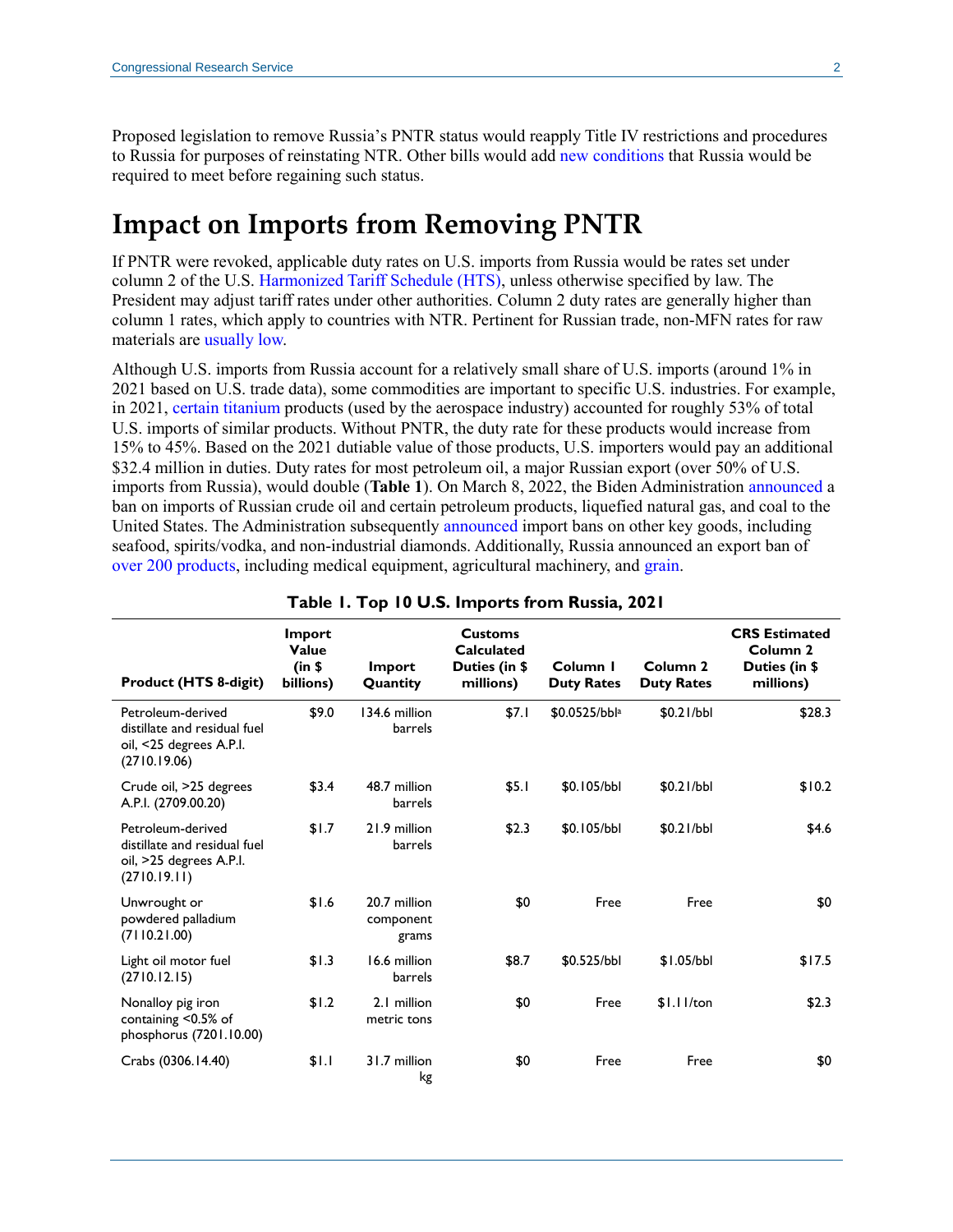| <b>Product (HTS 8-digit)</b>                                                   | Import<br>Value<br>(in \$<br>billions) | Import<br>Quantity                | <b>Customs</b><br>Calculated<br>Duties (in \$<br>millions) | Column I<br><b>Duty Rates</b> | Column <sub>2</sub><br><b>Duty Rates</b> | <b>CRS Estimated</b><br>Column 2<br>Duties (in \$<br>millions) |
|--------------------------------------------------------------------------------|----------------------------------------|-----------------------------------|------------------------------------------------------------|-------------------------------|------------------------------------------|----------------------------------------------------------------|
| Semifinished products of<br>iron or nonalloy steel<br>(7207.12.00)             | \$0.9                                  | 1.2 billion kg                    | \$206.1 <sup>b</sup>                                       | Free                          | 20%                                      | \$383.4                                                        |
| Unwrought or<br>powdered Rhodium<br>(7110.31.00)                               | \$0.7                                  | 1.2 million<br>component<br>grams | \$0                                                        | Free                          | Free                                     | \$0                                                            |
| Enriched uranium and<br>other radioactive<br>chemical elements<br>(2844.20.00) | \$0.6                                  | 550,388 kg                        | \$0                                                        | Free                          | Free                                     | \$0                                                            |

**Source:** CRS analysis of import data from the U.S. International Trade Commission Dataweb and HTS.

**Notes:** Imports are imports for consumption

<span id="page-2-0"></span>a. Bbl = barrel

b. Steel products are subject to an additional 25% tariff under [Section 232](https://crsreports.congress.gov/product/pdf/R/R45249) of the Trade Expansion Act of 1962.

<span id="page-2-1"></span>It is difficult to estimate the direct impact on prices from tariff increases, partly because U.S. importers may source from other countries to offset possible increased costs. Industries reliant on Russian inputs would be impacted more and could face disruption to their supply chains if businesses decide to stop sourcing from Russia altogether. The European Union (EU), along with other G7 countries and "likeminded partners" (such as Albania, Australia, South Korea, and New Zealand), [announced](https://ec.europa.eu/commission/commissioners/2019-2024/dombrovskis/announcements/statement-executive-vice-president-dombrovskis-eu-decision-0_en) revocation of Russia's MFN status on March 15, 2022, following earlier action by Ukraine and [Canada.](https://www.politico.com/news/2022/03/03/canada-strips-russia-belarus-trade-status-00013758) The coordinated action may compound potential impacts on the Russian economy and global supply chains depending on the accompanying tariff increases.

## **WTO Issues**

Collective action by the United States and allies would limit Russia benefiting from MFN treatment under its WTO membership. There is limited precedent for rescinding PNTR for a major trading partner; however, the United States has delayed (e.g., Moldova) or withheld NTR (e.g., Cuba) for some WTO members. (North Korea, a non-WTO member, is the only other country [without NTR.](https://help.cbp.gov/s/article/Article-310?language=en_US)) Key policy issues include the scope (e.g., possible tariffs caps, as in [Canada\)](https://www.canada.ca/en/department-finance/news/2022/03/canada-cuts-russia-and-belarus-from-most-favoured-nation-tariff-treatment.html), duration, and authorities for revocation.

In a [notification to the WTO,](https://twitter.com/UKRinUNOG/status/1499334312755437569) Ukraine claimed that rescinding the application of WTO agreements in trade relations with Russia was consistent with its "national security rights" under the agreements, and urged WTO members to suspend Russia's participation in the WTO. Canada revoked Russia's MFN status on the basis of [GATT Article XXI,](https://www.wto.org/english/docs_e/legal_e/gatt47_02_e.htm#articleXXI) the so-called national security exception; the EU, United States, and 12 other WTO members indicated similar justification in a [joint statement.](https://geneva.usmission.gov/2022/03/15/wto-members-joint-statement-on-ukraine/) The exception permits a WTO member to impose WTO-inconsistent measures it considers "necessary for the protection of its essential security interests," including "in time of war or other emergency in international relations."

Russia could take similar action in retaliation should the United States revoke PNTR/MFN, and pursue [WTO dispute settlement.](https://crsreports.congress.gov/product/pdf/IF/IF10645) Russia has [argued](https://docs.wto.org/dol2fe/Pages/SS/directdoc.aspx?filename=q:/WT/GC/245.pdf&Open=True) that the United States and others have violated their WTO obligations, and contested the actions to isolate Russia at the WTO. U.S. trade officials would likely justify potential action using GATT Article XXI; [panel decisions](https://crsreports.congress.gov/product/pdf/LSB/LSB10223) involving the GATT exception (including a [Russia-Ukraine dispute\)](https://www.csis.org/analysis/wtos-first-ruling-national-security-what-does-it-mean-united-states) offer some guidance but remain contentious among members.